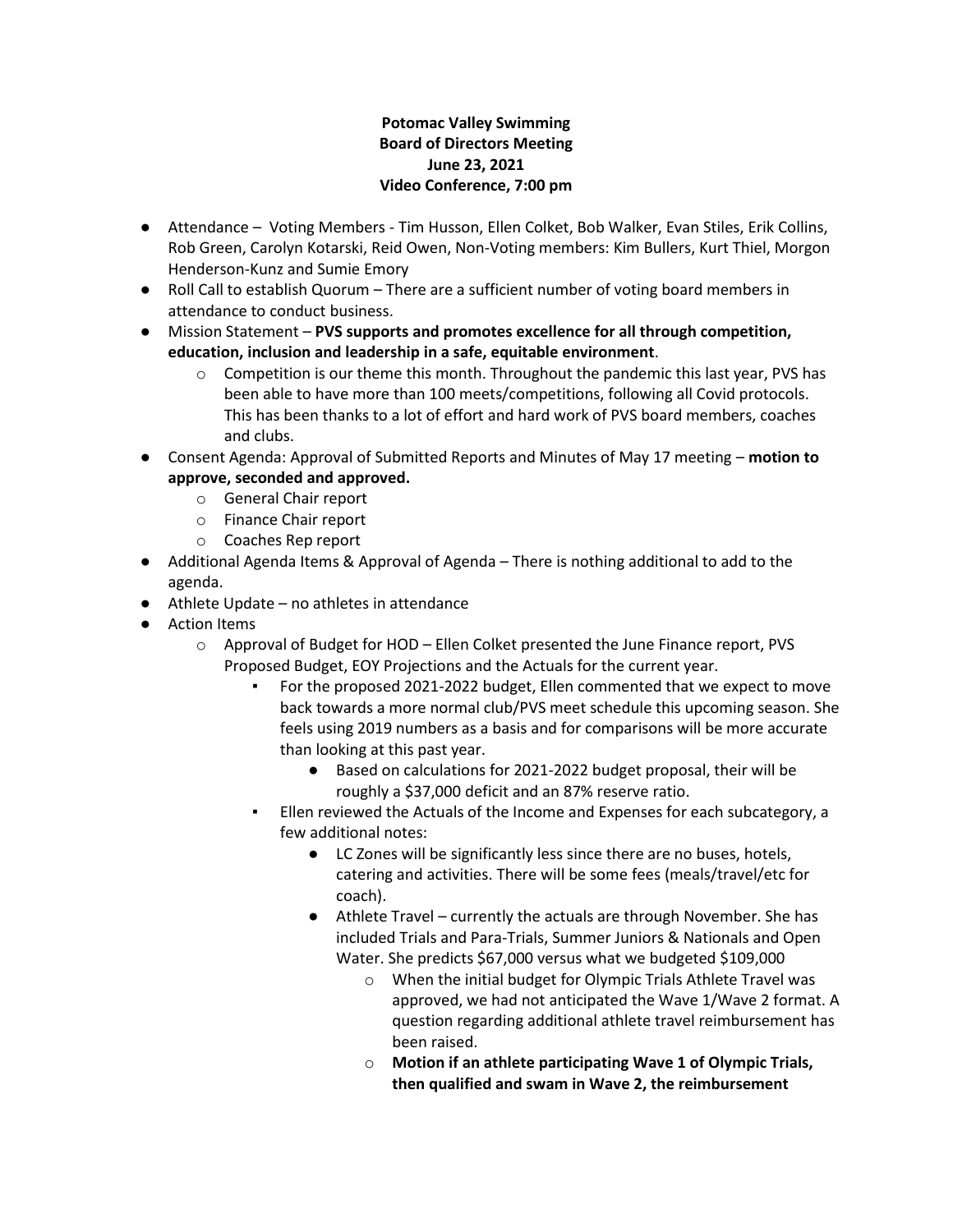**stipend will now equal the full amount for Wave 1 plus 50% of the stipend for Wave 2, second, approved.** 

- There will be one or two athletes that this policy will affect for this year. Since this policy could be precedent setting, it will be for the 2021 trials only. We will bring to the HOD as a policy going forward. It is anticipated that the 2024 Trials will be a similar format given the success this past year.
- Ellen and Evan will work on the instructions for applying for the additional reimbursement, and will send out to the appropriate clubs.
- Draft Budget for 2022 was presented by Ellen Colket
	- Athlete Registration USA S suggests that it will take until 2024 to get back to the 2019 numbers. Ellen feels it is appropriate and safe to proceed with numbers in-line with their projections and is suggesting we look at 8100 athletes, which would be anm8% growth.
		- o She noted that there are still conversations within USA S regarding the FLEX memberships and what they will do going forward. Suggest FLEX is 2% higher going into next year.
	- Non-Athletes predicates a 7% growth, however this does not generate income.
	- $\bullet$  44 clubs in 2021 think we will have 45 next year.
	- Meet Entries She looked at 2019 Actuals and used 80% of the splash revenue, she also made an assumption that about 42% will compete in PVS meets. If we go with a surcharge of \$15 per athlete. Do we want to change that to \$20? How do we feel the organization/clubs/families be with an increase to \$20?
		- o Tim commented that he feels the \$15 is reasonable for the Championship meets, however we will need to consider adding a surcharge to the open meets, because we will have to continue to pay Virginia Swimming a per athlete sanction fee when a pool in their territory is used for PVS meets. His recommendation is \$5 for the PVS Open meets and then \$10 for Championship meets.
			- Ellen will adjust using these numbers.
	- Splash fees projected using 2019 actuals
	- Ellen continued to go through all Income and Expenses, focusing on pre-Covid numbers as the base. With a projected deficit of about \$40,000.
		- o Ellen will incorporate the changes as discussed and then have the reserve sheets prepared. They will be sent to the Board for an e-vote and then posted for the HOD meeting on July 11.
- $\circ$  2021-2022 Meet Schedule The PVS meets for 2021-2022 were previously approved. Club meets have been submitted and endorsed by CCM in June.
	- **Motion to approve the 2021-22 PVS Meet Schedule as endorsed by CCM, seconded and approved.**
- o 2021 LC Zone Team Morgon Henderson-Kunz and Erik Collins reported
	- Selection of Coaches Erik and Morgon have been meeting regularly and reached out to numerous teams/coaches to be on the Zone Team staff.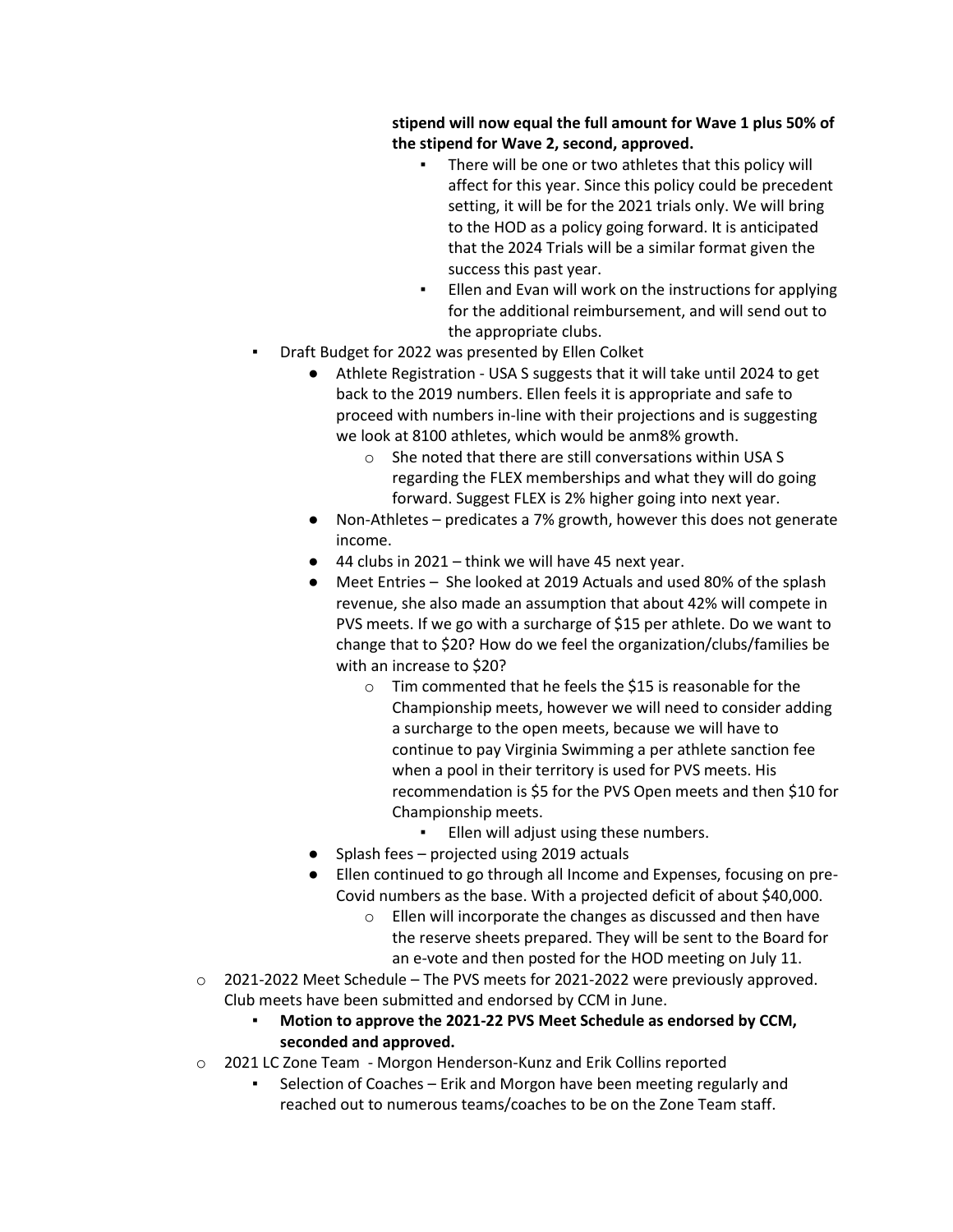- Mike Krauter (BWST), Morgon Henderson-Kunz (MACH) and Kyle McDaniel (NCAP) are the only coaches who have committed at this time. They are still looking to find additional coaches, at least one should be female. If anyone has any recommendations please let Morgon and Erik know.
- Athlete Selection/Application Process/Cost to Athletes \$175 per athlete is what has been recommended. This could be on the higher end for those swimming only one event.
	- The fee includes; entry fees, and apparel (one shirt and 2 caps).
	- After additional discussion it was decided to lower the fee to \$75 and will add a second shirt.
- $\circ$  Event Selection An application form will be finalized and posted. The due date will be Sunday, July 18 after the conclusion of the Championship meets. Selection for the top qualifiers for each event will then be chosen.
- o Will re require payment with the application? Or payment after selection?
	- After a brief discussion, it was determined that once an athlete is selected they will be sent a link to pay through PayPal which will signify their commitment. They will be given roughly one week to accept and submit payment.
- Discussion Items
	- o Pending USA-S Legislation and Special HOD Meeting on June 30
		- If you were a voting delegate for the September 2020 Convention, then you should have received communication regarding the links and voting procedures for this meeting. It is important that you attend and vote. It does appear we will have fewer delegates going forward. In July we will discuss how we will select delegates for conventions going forward. We will need to set up written policy.
			- What if this doesn't get approved? Is there a plan?
				- o We need to believe there will be a positive outcome. It is in the organizations best interest to pass this legislation. If it were not to pass then Congress would likely come in and make their own changes.
	- o Prep for PVS HOD on July 11 at 5:00 pm by Zoom.
		- Please submit a report prior to the meeting. Please try to send them out early so the attendees can read it.
		- Each BOD/Committee Chair will have a minute or two to make comments.
		- Morgon will run the voting using the Election Buddy software.
		- All voting board members are HOD voting members.
	- o July Meets PVS task force made the needed decision and have set up LC Champs meets in July. All information has been posted.
		- Age Group Champs at Freedom Center, hosted by NCAP
		- Senior Champs at Claude Moore, hosted by SNOW
		- Junior Champ timed finals in between prelims/finals at Claud Moore, hosted by AAC
	- o Keeping Athletes First Incentive
		- PVS is among the leading LSCs for having the most Safe Sport recognized clubs, both by number and percentage. USA Swimming has offered incentives based upon how many clubs are certified. In May, PVS received \$1500. We will also receive \$2000 for the June incentive reward. There is one more opportunity in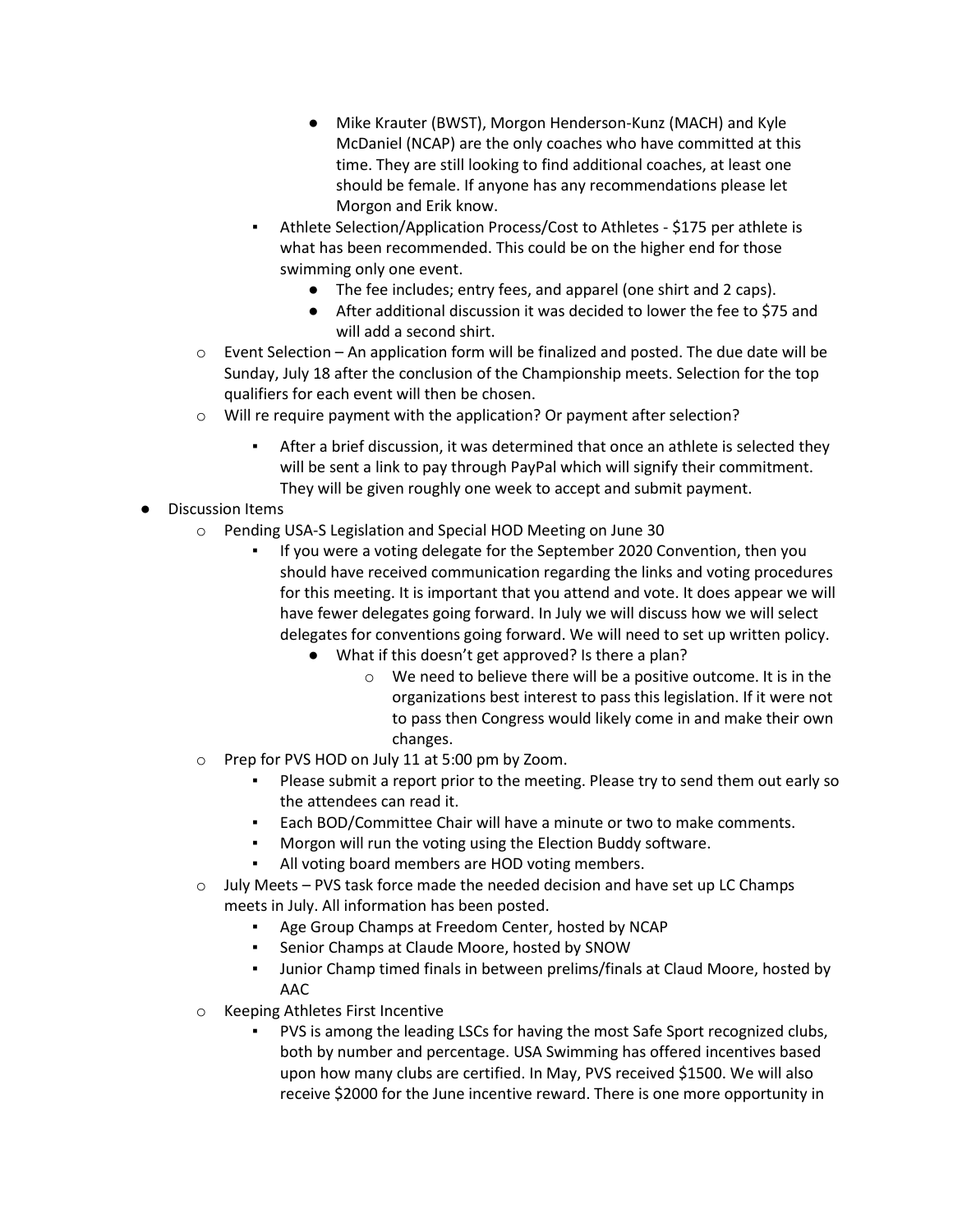July, however it will require 8 more clubs to become recognized by July. We will continue to encourage all clubs to work towards this recognition.

- For any club renewing their Safe Sport Recognition or getting it for the first time the 10% of needed athletes is based upon the club's current registration numbers.
- o One final comment regarding the proposed budget, regarding the entry fees . We had raised the short course fees to \$12.50 due to covid. We did the same for LC, however in 2020 the fee was \$10. The proposed budget is based upon \$12.50 for all PVS Championship meets. This increase over the 2020 budget will need to go to HOD, but she wanted to make sure the Board was aware and ok with the \$12.50.
- Next scheduled meeting: July 19
- Adjournment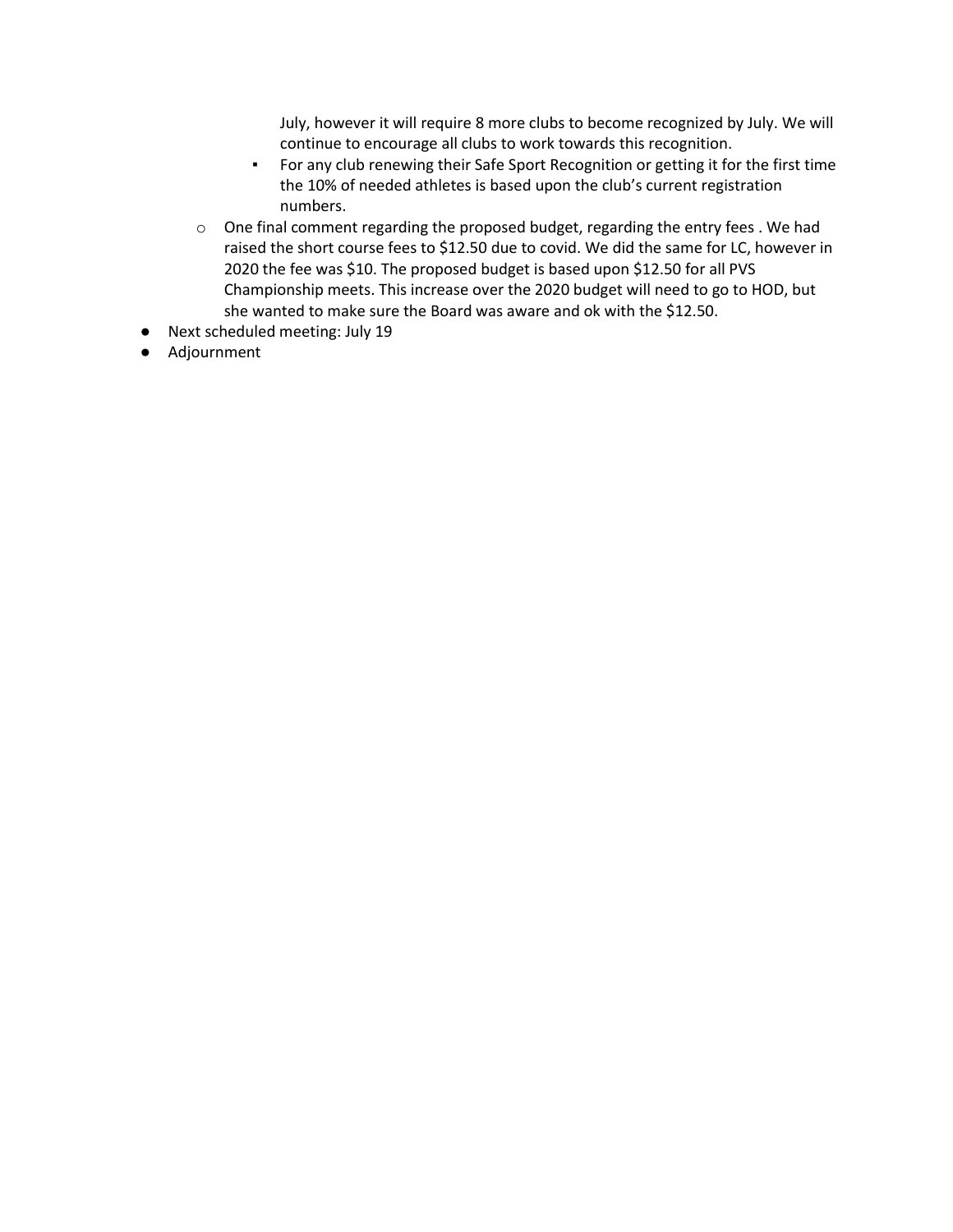

**General Chair's Report June 2021 Board Meeting**

**Keeping Athletes First Incentive** - Potomac Valley Swimming has 25 clubs that have completed or renewed their Safe Sport Club Recognition. As a result PVS will be receiving a \$3,500 incentive reward and coupon codes worth \$500. We would need eight more clubs to complete the program by July 15 to receive the next level reward.

**Safe Sport (MAAPP 2.0)** - USA Swimming has released the latest update to the Minor Athlete Abuse Prevention Policy (MAAPP 2.0) that PVS and all our clubs must implement by September 1, 2021. The [USA](https://www.usaswimming.org/safe-sport/minor-athlete-abuse-prevention-policy) [Swimming website](https://www.usaswimming.org/safe-sport/minor-athlete-abuse-prevention-policy) has all the details. There will be information webinars throughout the rest of the summer to explain the changes and answer questions. The dates and registration information for the webinars is on the USA-S website.

**Special USA Swimming House of Delegates Meeting** - The special session of the USA Swimming HOD to vote on the proposed rule changes relating to the composition of the Board, committees, and HOD will take place on June 30. All voting delegates from the September 2020 HOD will be sent information on the meeting and voting procedures. PVS had many votes at last year's HOD and I hope that all can attend the meeting to participate in the discussion and the voting. Information about the special meeting and the proposed legislation can be found on the [US Swimming website.](https://www.usaswimming.org/about-usas/governance/special-hod-meeting)

**US Olympic Team Trials** - Congratulations to those PVS members (athletes, coaches, and officials) that participated in the Wave I and Wave II meets this month. Five current or former PVS athletes will be part of the US Olympic Team competing in Tokyo next month.

**Equipment Storage** - PVS had renewed the lease for another year for the equipment storage space at 8101 Wolftrap Road, Vienna, VA. This space provides not only storage, but also space for equipment maintenance and repair.

Tim Husson General Chair [GeneralChair@pvswim.org](mailto:GeneralChair@pvswim.org)

#### ---------------------------------------------------------------------------------------------------------------------------------------------------------------- **PVS Mission Statement**

PVS supports and promotes excellence for all through competition, education, inclusion, and leadership in a safe, equitable environment.

#### **PVS Vision Statement**

PVS aims to achieve excellence in and out of the pool as a diverse community grounded in a shared love of competitive swimming.l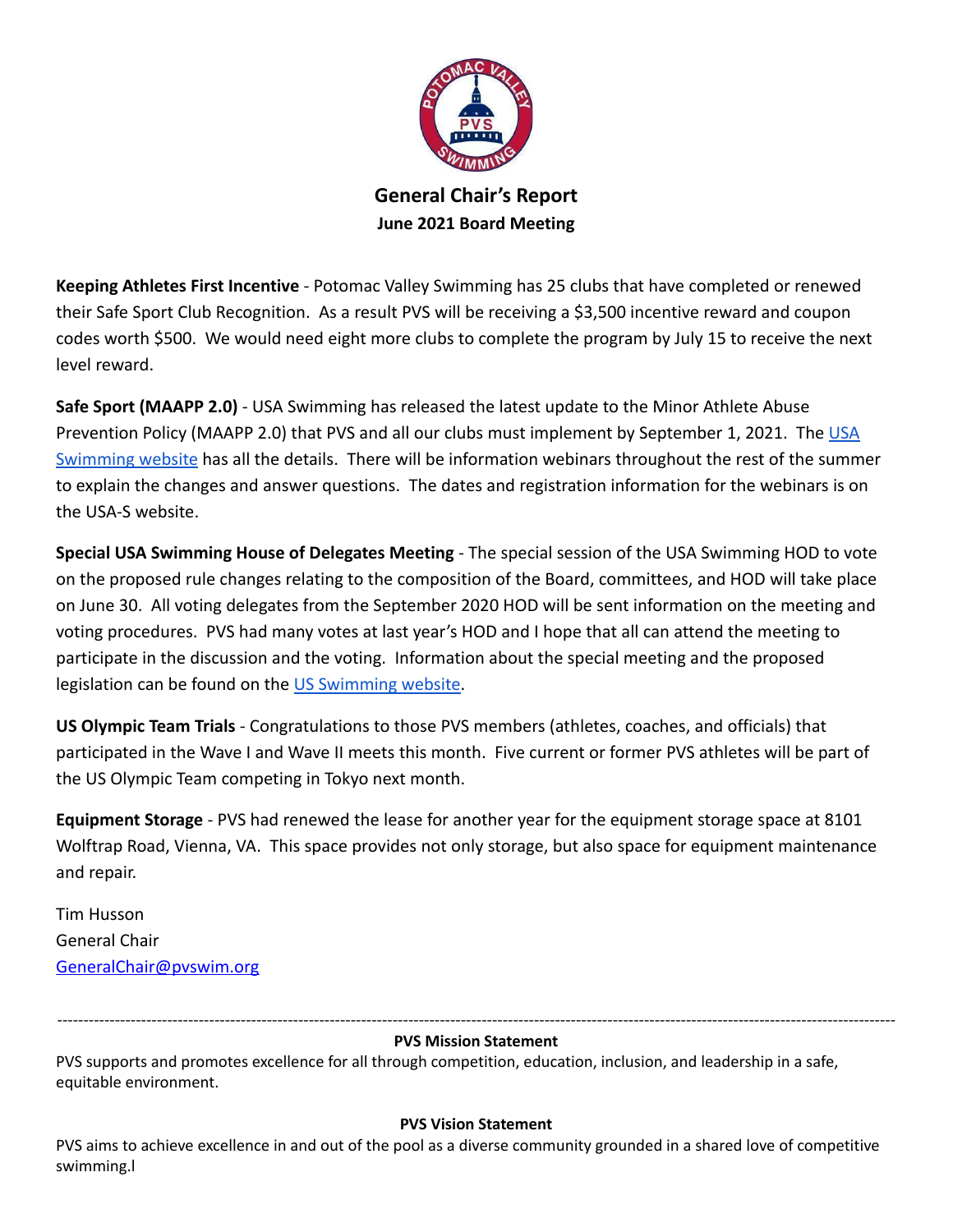

# **Potomac Valley Swimming Finance Report as of 31-May-2021**

### **Financial Performance**

Our investment portfolio remains sound, continuing to exceed our investment target. Overall performance remains positive given the U.S. economy's continued recovery, with states relaxing restrictions due to the ongoing roll out of vaccinations and the decrease in Covid-19 cases. The following provides a summary view of the allocation and performance of our assets.

# **ASSET ALLOCATION SUMMARY As of 31 May 2021**

| _______________________ |                              |  |         |                                |  |
|-------------------------|------------------------------|--|---------|--------------------------------|--|
|                         |                              |  |         | $%$ of                         |  |
|                         |                              |  |         | <b>Portfolio</b>               |  |
| $\Box$ 1%               | <b>RBC Insured Deposits</b>  |  | 2,958   | 1%                             |  |
| $\blacksquare$ 43%      | US equities                  |  | 180,399 | 43%                            |  |
| $\Box$ 11%              | International equities       |  | 48.461  | 11%                            |  |
| $\blacksquare$ 45%      | Taxable fixed income         |  | 191,743 | 45%                            |  |
| $\Box$ 0%               | Cash & Money Mkt             |  | 95      | 0%                             |  |
|                         | <b>Current account value</b> |  | 423,656 | 100%                           |  |
|                         |                              |  |         | <b>CURRENT</b><br><b>VALUE</b> |  |

Investment Objective - **Balanced Growth** Risk Tolerance - **Low Risk**

Our General Operating Account (GOA), Restricted Operating Account (ROA) and Special Accounts remain within the Wells Fargo Banking Institution.

#### **Budget Performance**

We are 9 months through the 2020-2021 season and net income has shifted into deficit territory. The end of year projection will be discussed in the June PVS board meeting in conjunction with the budget projection for the 2021-2022 season. Several items have impacted our current season's budget, including the following:

- Premium memberships are down 34% and Flex memberships are up 32% YOY.
- PVS' 2<sup>nd</sup> PPP loan was received and expected to be forgiven.
- A second round of relief was provided by PVS to our clubs earlier this year totaling \$125,310.
- New accounting pronouncement and industry guidance regarding revenue recognition FASB ASU 2014-09 – has been implemented, introducing deferred revenue into the PVS financials.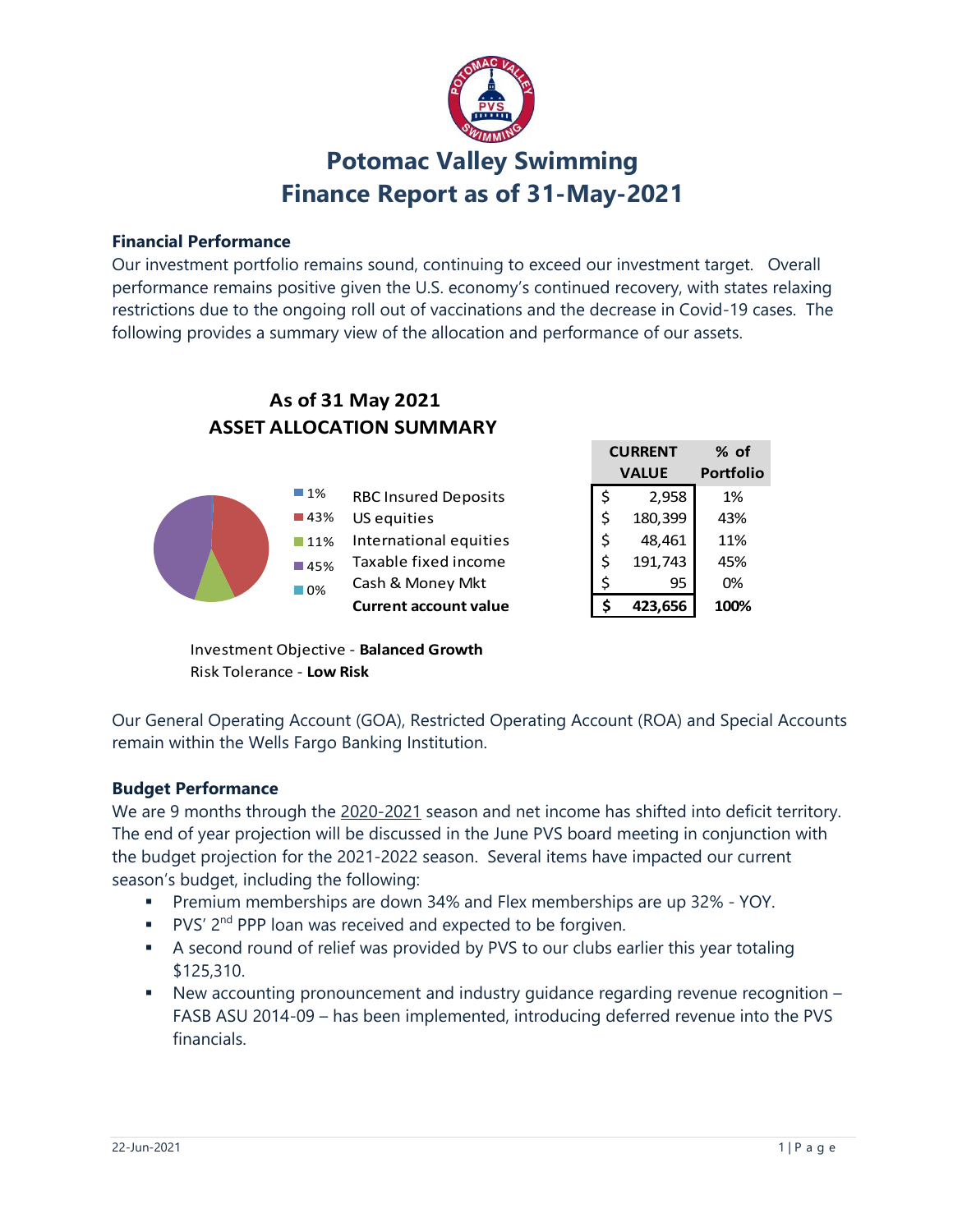

# **Potomac Valley Swimming Finance Report as of 31-May-2021**

 PVS meets were removed or formats changed; Summer Zones was cancelled; Club meets were impacted due to reductions in quantity, size, and scope of these meets; 88% of PVS clubs re-registered; and other financial and operational impacts as a result of Covid and its new variants'. All budget categories continue to be monitored and managed with a focus on mitigating variable expenses assessing income opportunities.

### **Budget Development for 2021 – 2022 Season**

The draft budget has been issued to the Board and will be discussed, reviewed, and finalized in the meeting on 23-Jun-2021 in preparation for HOD approval in July.

### **PPP Loan Forgiveness Application - 1 st and 2nd loan status**

- **PPP Loan Forgiveness Application** PVS' first PPP loan has been forgiven and this have been reflected on our Balance Sheet. We are awaiting posting of the Loan Forgiveness Application by Wells Fargo for the second PPP loan PVS received in February 2021. Once the second forgiveness application is available, PVS will complete the form and expect this loan to be forgiven, similar to our first PPP loan.
- **Intuit ACH Fee Increase** Intuit has responded stating that PVS should be exempt from the ACH processing charge increase since we are a non-profit 501c3 firm. Final confirmation of this is needed from the Merchant Processing Center. We continue to target resolution by early August.

Respectfully submitted,

Eddorket

Ellen Colket Vice Chair Finance Potomac Valley Swimming 22-Jun-2021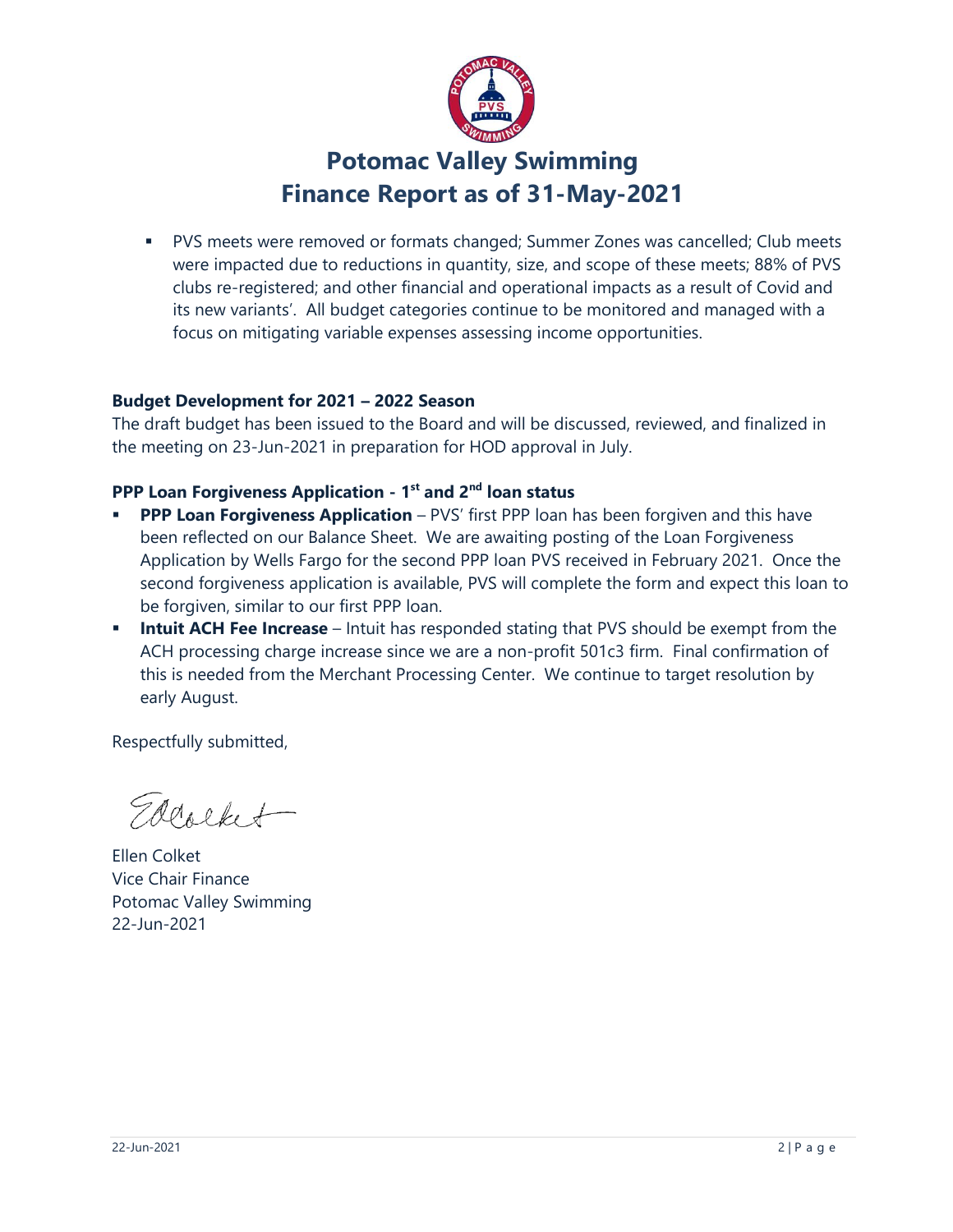# Coaches Representative Report 6.19.21

The coaches representatives Reid Owen and Trish Buswell have been working on 3 primary areas in the past month: 1) Swimposium (big thank you to Terri Marlin for all of her help), 2) a new coaches representative election, and 3) language to for yearly awards that have never been given.

# Swimposium

Our 2021 Swimposium will be held over the weekend of September 11-12. We have been working with USA Swimming, Fitter and Faster, and our officials to create an online event that will be informative and interesting for coaches, athletes, parents, and officials. Our tentative schedule is:

| Saturday 9/11:  | 2:00 - Introduction with USA Swimming and a TBD Olympian (All)<br>State of PVS and Motivational Speech       |
|-----------------|--------------------------------------------------------------------------------------------------------------|
|                 | 3:00 – Official's discussion by Rich McMillen with Ron Van Pool (Officials)                                  |
|                 | 4:00 - Safe Sport and diversity group conversation with TBD (All)                                            |
|                 | Roundtable discussion with planned talking points                                                            |
| Sunday $9/12$ : | 2:00 - Parenting swimmers with Dee Sapp, Ed and Elda Dona, and TBD<br>(parents and athletes)                 |
|                 | Speeches with Q and A                                                                                        |
|                 | 3:00 – College recruiting with Dee Sapp, Tyler Fenwick, and TBD (All)<br>Speeches with pre-submitted Q and A |
|                 | 4:00 – Coaching clinic with Tyler Fenwick, Jody Braden, and Dwight<br>Anderson (Coaches)                     |
|                 | Speeches with pre-submitted Q and A                                                                          |

We will announce the Swimposium at the House of Delegates on July 11 and slowly release the names to keep interest. We will open registration at the beginning of August and collect a nominal fee of \$5 to ensure commitment to the event.

# Junior Coaches Representative Election

The election is up and running through June 30. The link for the election can be found [here.](https://vote.electionrunner.com/election/ZFYH7) Additional statistics such as the numbers invited to vote and the current participation percentage are available, but I wasn't sure if that should be shared during an ongoing election.

# Awards Language

# Outstanding 14& Under Coaches Award:

This award is presented to the coach who is recognized by their peers, PVS officials and the PVS Board of Delegates as having a significant showing and success of young swimmers in the winter